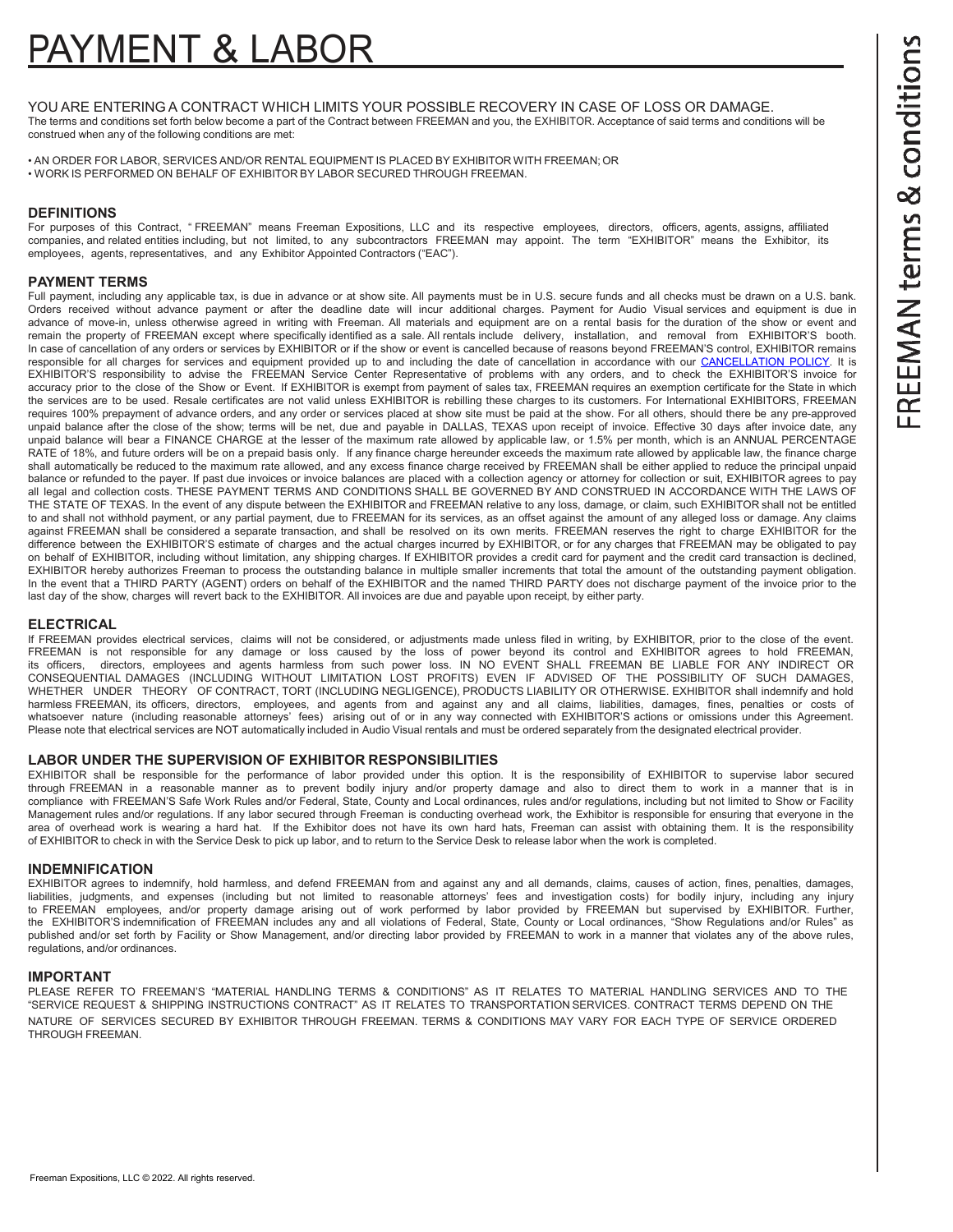# FREEMAN terms & conditions

# ATERIAL HANDLING

**YOU ARE ENTERING A BINDING CONTRACT WHICH LIMITS YOUR POSSIBLE RECOVERY IN CASE OF LOSS OR DAMAGE.** Acceptance of said terms and conditions will be construed when any of the following conditions are met: This Material Handling Agreement (MHA) is signed; Exhibitor's materials are delivered to Freeman's warehouse or to an event site for which Freeman is the Official Show Contractor; or an order for labor and/or rental equipment is placed by Exhibitor with Freeman. Please be aware that disposal of exhibit properties is not included as part of your material handling charges. Please contact freeman for your quoted rates and rules applicable to disposal of your exhibit properties.

**1. DEFINITIONS.** For purposes of this Contract, Freeman means Freeman Expositions, **b. MAXIMUM RECOVERY.** If found liable for any loss, Freeman's sole and exclusive maximum LLC, and its employees, directors, officers, agents, assigns, affiliated companies, and liability for loss or damage to Exhibitors materials and Exhibitor's sole and exclusive remedy is limited related entities. In no event shall Freeman be deemed to be the Ultimate Consignee for to \$.50 (USD) per pound per article with a maximum liability of \$100.00 (USD) per item, or \$1,500.00 shipping and custom purposes. The term "Exhibitor" means the Exhibitor, its employees, (USD) per shipment whichever is less. All shipment weights are subject to correction and final charges agents, and representatives. determined by the actual or re-weighed weight of the shipment.

**DAMAGE TO GOODS IN COLD STORAGE OR ACCESSIBLE STORAGE.**

**CONTAINERS OR THEIR CONTENTS WHILE SAME ARE IN EMPTY CONTAINER** DECLARED VALUE OR ANY OTHER TERM OF CARRIAGE. **STORAGE.**

booths for loading onto a carrier and during such times, Exhibitor materials will be left TEXAS. unattended. **FREEMAN IS NOT RESPONSIBLE OR LIABLE FOR ANY LOSS, HAVE BEEN DELIVERED TO EXHBITOR'S BOOTH AT SHOW SITE OR BEFORE THEY**

Exhibitor's materials.

bility for loss, damage, theft, or disappearance of Exhibitor's materials after same have<br>been delivered to Exhibitor's appointed carrier, shipper, or agent for transportation after the conclusion of the show. Freeman loads the materials onto the carrier under directions from the carrier or driver of that carrier. Any loading onto the carrier will be understood to be under the exclusive supervision and control of the carrier or driver of that carrier.

designated carrier if that carrier does not pick up the shipment(s) at the appointed time. Exhibitor for so long as there are any Obligations that remain unpaid or unsatisfied. Where no disposition is made by Exhibitor, Freeman reserves the right to reroute the **FREEMAN BE RESPONSIBLE FOR ANY LOSS RESULTING FROM SUCH** matters for which Freeman has disclaimed liability pursuant to the provisions of this Contract. **REROUTING DESIGNATION.**

elements, vandalism, Act of God, civil disturbances, power failures, explosions, acts of terrorism or war, or for any other cause beyond Freeman's reasonable control, nor for ordinary wear and tear in the handling of Exhibitor's materials.

**8. CLAIM(S) FOR LOSS.** Exhibitor agrees that any and all claims for loss or damage must be submitted to Freeman immediately at the show site and in any case not later than **thirty (30) business days** after the date when Exhibitor's materials are delivered to the carrier for transportation from show site or from Freeman's warehouse. All claims reported after thirty (30) days will be rejected. In no event shall a suit or action be brought against Freeman **more than one (1) year** after the date of loss or damage occurred. **a. PAYMENT FOR SERVICES MAY NOT BE WITHHELD.** In the event of any dispute between the Exhibitor and Freeman relative to any loss, damage, or claim, Exhibitor shall not be entitled to and shall not withhold payment due Freeman for its services as an offset against the amount of any alleged loss or damage. Any claims against Freeman shall be considered a separate transaction and shall be resolved on their own merits

**2. PACKAGING/CRATES AND STORAGE.** Freeman shall not be responsible for dam- **c. LIMITATION OF LIABILITY.** IN NO EVENT SHALL FREEMAN BE LIABLE TO THE EXHIBITOR age to loose or uncrated materials, pad wrapped or shrink-wrapped materials, glass OR TO ANY OTHER PARTY FOR SPECIAL, COLLATERAL, EXEMPLARY, INDIRECT, INCIDENbreakage, concealed damage, carpets in bags or poly, or improperly packed or labeled TAL, OR CONSEQUENTIAL DAMAGES, WHETHER SUCH DAMAGES OCCUR EITHER PRIOR materials. Freeman shall not be responsible for crates and packaging which are unsuit- OR SUBSEQUENT TO, OR ARE ALLEGED AS A RESULT OF, TORTIOUS CONDUCT, FAILURE able for handling, in poor condition, or have prior damage. Crates and packaging should OF THE EQUIPMENT OR SERVICES OF FREEMAN OR BREACH OF ANY OF THE PROVISIONS be of a design to adequately protect contents for handling by forklift and similar means. OF THIS CONTRACT, REGARDLESS OF THE FORM OF ACTION, WHETHER IN CONTRACT OR Freeman does not accept any crates or packaging containing hazardous materials. IN TORT, INCLUDING STRICT LIABILITY AND NEGLIGENCE, EVEN IF FREEMAN HAS BEEN Goods requiring cold storage and those in accessible storage are stored at Exhibitor's ADVISED OR HAS NOTICE OF THE POSSIBILITY OF SUCH DAMAGES. SUCH EXCLUDED own risk. **FREEMAN ASSUMES NO RESPONSIBILITY OR LIABILITY FOR LOSS OR** DAMAGES INCLUDE BUT ARE NOT LIMITED TO LOST PROFITS, LOSS OF USE, AND INTER-RUPTION OF BUSINESS OR OTHER CONSEQUENTIAL OR INDIRECT ECONOMIC LOSSES.

**3. EMPTY CONTAINERS.** Empty container labels will be available at the show site **9. DECLARED VALUE.** Declarations of Declared Value are between the Exhibitor and the service desk. Affixing labels to the containers is the sole responsibility of Exhibitor or its selected Carrier only, and are in no way an extension of Freeman's maximum liability stated representative. All previous labels must be removed or obliterated. Freeman assumes herein. Freeman will use commercially reasonable efforts to transmit the Declared Value no responsibility for: error in the above procedures; removal of containers with old instructions to the selected Carrier; however, FREEMAN WILL NOT BE LIABLE FOR ANY CLAIM empty labels and without Freeman labels; or improper information on empty labels. ARISING FROM THE TRANSMITTAL OF, OR FAILURE TO TRANSMIT, DECLARED VALUE<br>**FREEMAN WILL NOT BE LIABLE FOR LOSS OR DAMAGE TO CRATES AND** INSTRU

4. INBOUND/OUTBOUND SHIPMENTS. There may be a lapse of time between the OF THE STATE OF TEXAS WITHOUT GIVING EFFECT TO ITS CONFLICT OF LAWS RULES. delivery of shipment(s) to the booth and the arrival of Exhibitor, or a lapse of time EXCLUSIVE VENUE FOR ALL DISPUTES ARISING OUT OF OR RELATING TO THIS CONbetween the completion of packing and the actual pickup of materials from the TRACT SHALL RESIDE IN A COURT OF COMPETENT JURISDICITON IN DALLAS COUNTY, **10. JURISDICTION / VENUE.** THIS CONTRACT SHALL BE CONSTRUED UNDER THE LAWS

DAMAGE, THEFT, OR DISAPPEARANCE OF EXHIBITOR'S MATERIALS AFTER THEY 11. INDEMNIFICATION. Exhibitor agrees to indemnify and forever hold harmless Freeman from and against any and all demands, claims, causes of action, fines, penalties, damages **HAVE BEEN PICKED UP FOR RELOADING AT THE CONCLUSION OF THE EVENT.** (including consequential), liabilities, judgments, and expenses (including but not limited to reason-Freeman recommends the securing of security services from Facility or Show able attorneys' fees and investigation costs) arising out or contributed to by Exhibitor's negligent Management. All MHA's submitted to Freeman by Exhibitor will be checked at the time of supervision of any labor secured through Freeman; Exhibitor's negligence, willful misconduct, or pickup from the booth and corrections will be made where discrepancies exist between deliberate act, or the negligence, willful misconduct, or deliberate act of Exhibitor's employees, the quantities of items on any form submitted to Freeman and the actual count of such agents, representatives, customers, invitees and/or any Exhibitor Appointed Contractors (EAC) at items in the booth at the time of pickup. Freeman is not responsible for any wait time the show or event to which this Contract relates, including but not limited to Exhibitor's violation of or other charges including business center charges arising from delivery or pickup of Federal, State, County or Local ordinance and/or Exhibitor's violation of Show Regulations and/or Rules as published and set forth by Facility and/or Show Management.

5. DELIVERY TO THE CARRIER FOR RELOADING. Freeman assumes no responsi- 12. LIEN. Exhibitor grants Freeman a security interest in and a lien on all of Exhibitor's materials that is from time to time in the possession of Freeman and all the proceeds thereof, including without limitation insurance proceeds (the "Collateral"), to secure the prompt and full payment and performance of all Exhibitor's indebtedness for monies paid, by Freeman on its behalf, services performed, materials and/or labor from time to time provided by Freeman to or for the benefit of to be under the exclusive supervision and control of the carrier or driver of that carrier. Exhibitor ("Obligations"). Freeman shall have all the rights and remedies of a secured party under<br>FREEMAN ASSUMES NO RESPONSIBILI **FREEMAN ASSUMES NO RESPONSIBILITY FOR LOSS, DAMAGE, THEFT OR DIS-** the Uniform Commercial Code, as may be amended from time to time ("UCC"), and any notice<br>APPEARANCE OF EXHIBITOR'S MATERIALS THAT ARISES OUT OF IMPROPERLY that Freeman is required to give under the UCC of a time and place of a public sale or the time **LOADED OR LABELED MATERIALS. and the state of the state of the state of other intended disposition of any Collateral is to be made shall be collateral** is to be made shall be deemed to constitute reasonable notice if such notice is mailed by registered or certified mail at **6. DESIGNATED CARRIERS.** Freeman shall have the authority to change the Exhibitor least five (5) days prior to such action. Freeman may hold and not deliver any of the Collateral to

materials to the company address Freeman has on file. Exhibitor agrees to be **13. WAIVER & RELEASE.** Exhibitor, as a material part of the consideration to Freeman for responsible for charges relating to such rerouting and handling. **IN NO EVENT SHALL** material handling services, waives and releases all claims against Freeman with respect to all

7. FORCE MAJEURE. Freeman's performance hereunder is subject to, and Freeman ENTRANCE TO THE PREMISES, YOU, YOUR EMPLOYER, THE OWNER OF THE TRUCK AND OR shall not be responsible for loss, delay, or damage due to, strike, work stoppages, natural EQUIPMENT THAT YOU ARE OPERATING (TRUCKOWNER) AND YOU AS AGENT OF YOUR **14. DRIVER LIABILITY WAIVER.** IN CONSIDERATION OF FREEMAN PERMITTING EMPLOYER AND THE TRUCKOWNER, HEREBY ASSUME ALL RISK OF INJURY OR HARM TO YOURSELF AND OTHERS AND DAMAGE TO YOUR PROPERTY AND PROPERTY BELONGINGTOYOUREMPLOYEROROTHERSARISINGFROMYOURACTIVITIESWHILEBEING PERMITTED TO ENTER THE PREMISES. YOU AGREE TO ENTER AT YOUR OWN RISK. YOU HAVE FULL KNOWLEDGE OF ANY RISK INVOLVED IN THIS ACTIVITY. YOU RECOGNIZETHE HAZARDSANDAREAWARE OFALLTHERULES FORSAFEOPERATION.YOUR EMPLOYER, THE TRUCKOWNER, AND YOU AGREE TO INDEMNIFY AND HOLD HARMLESS FREEMAN, ITS EMPLOYEES, OFFICERS, DIRECTORS, AGENTS, ASSIGNS, AFFILIATED COMPANIES AND RELATED ENTITIES, AGAINST ANY AND ALL LIABILITY, ACTIONS, CLAIMS, AND DAMAGES OF ANY KIND WHATSOEVER ARISING FROM YOUR ACTIVITIES WHILE BEING PERMITTED TO ENTER THE PREMISE.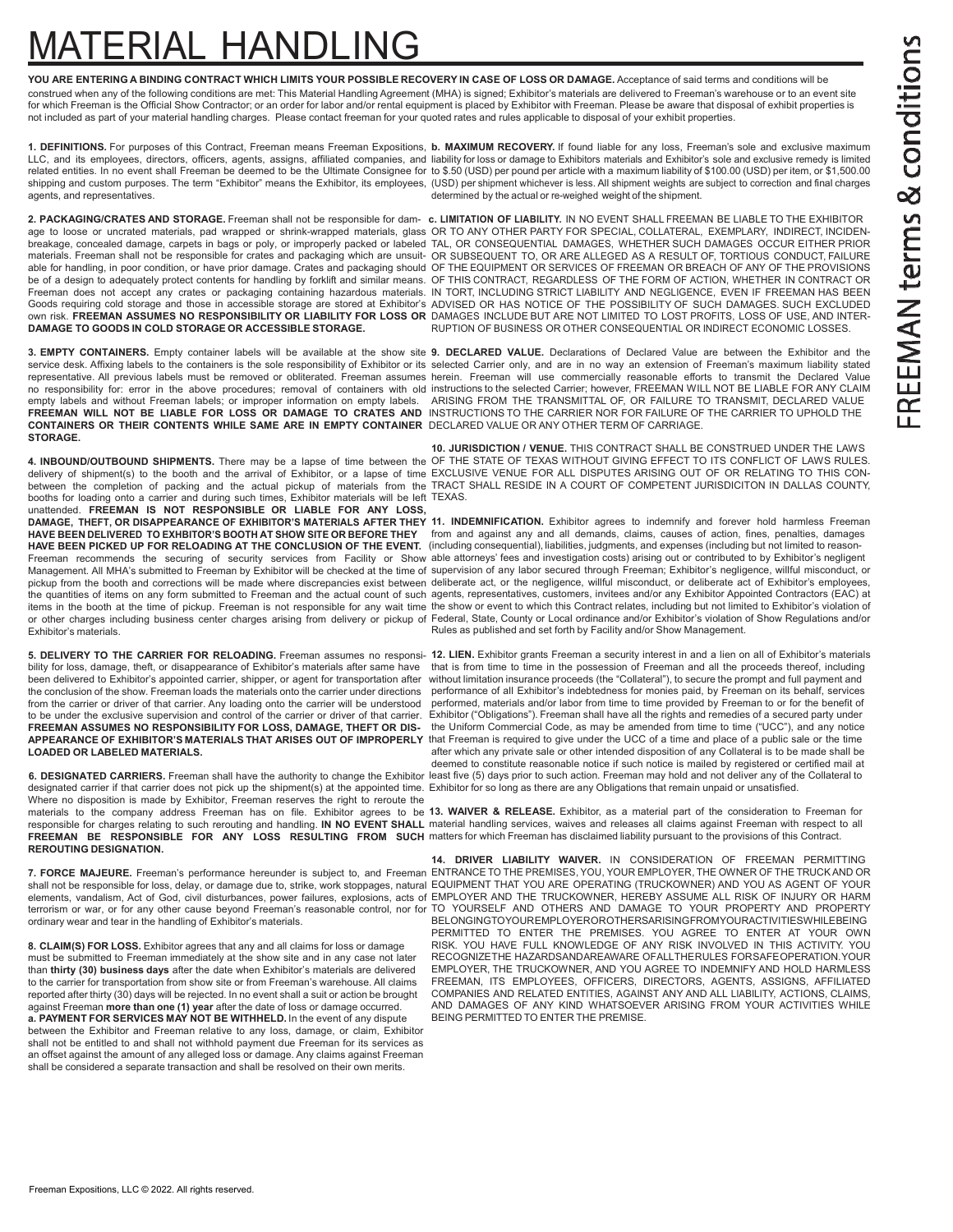# **AIR CARGO**

## **AIR CARGO SERVICE REQUEST AND SHIPPING INSTRUCTIONS CONTRACT**

In tendering this shipment, the Shipper and Consignee agree to these TERMS which no agent or employee of the parties may alter. This Air Service Request and Shipping Instruction Contract is NON-NEGOTIABLE and has been prepared by Shipper, or if by Freeman or another on Shipper's behalf, it shall be deemed, conclusively, to have been prepared by the Shipper. The Shipper agrees that this shipment is subject to the TERMS stated herein All TERMS, including but not limited to, all the limitations of liability, shall apply to our agents and their contracting carriers.

<u>1. DEFINITIONS</u>: In this Contract, "Freeman" means Freeman Expositions, LLC, and its respective<br>employees, officers, directors, agents, assigns, affiliated companies, and related entities including any<br>contractors appoi Notwithstanding the above limitations, domestic shipments containing the following items of extraordinary value are limited to a maximum declared value of \$500.00 (USD):

herein. "Consignee" is the party to whom Shipper has designated the goods are to be delivered. **2. FINAL CONTRACT BETWEEN THE PARTIES:** In exchange for Shipper's payments and Freeman's services, which the parties have specified in this two-page Contract (including the Air Cargo Service Request and Shipping Instructions), Freeman and Shipper each agree that this Contact shall govern their respective rights and obligations regarding transportation of Shipper's property. This Contract shall take effect when the property first comes into the physical possession of Freeman, and the responsibility of Freeman under same shall end when the property has been placed in the possession of the Consignee or the Consignee's

designated agent. If any part or provision of this Contract is found by a court of competent jurisdiction to be

void or unenforceable, the remainder of the Contract shall continue in full force and effect.

**3. Freeman's RESPONSIBILITIES UNDER THE CONTRACT ARE LIMITED:** Freeman is responsible or machinery, facility failure, vandalism, theft, Act of God, effect of natural elements, riot, civil commotion Freeman DOES NOT GUARANTEE DELIVERY BY ANY SPECIFIC TIME OR DATE.

**4. PACKAGING AND CRATES:** Shipper's property must be well packaged for safe and secure handling, <u>7. SHIPPER'S RESPONSIBILITIES AND INDEMNIFICATION</u>:<br>storage and shipment using ordinary care. Each piece must be legibly an the container retains adequate strength for transportation. Freeman makes neither representation nor<br>any warranty regarding the acceptability or suitability of any packaging system or procedure that Shipper<br>might use for i systems and procedures may be found in publications such as the National Motor Freight Classification,<br>published by the National Motor Freight Traffic Association. For shipments of Perishable Commodities,<br>U.S. and Canadian all International shipments must be packed to travel without spoilage for 24 hours beyond an agreed<br>deadline. Freeman reserves the right to periodically embargo regions of the world due to conditions that<br>may cause damage reserves the right to improve packaging at shipper's expense. the container retains adequate strength for transportation. Freeman makes neither representation nor is current.

**5. REFUSED SHIPMENTS:** If the Consignee refuses a shipment tendered for delivery or if Freeman is unable to deliver a shipment because of fault or mistake of the Consignor or Consignee, Freeman's liability shall then become that of a warehouseman.

as provided on the face of these shipping instructions, if so indicated, to Shipper or the party, if any, designated to receive notice in these instructions.

provides reasonable protection against loss or damage. Freeman may place the shipment in public stor-

age at the owner's expense and without liability to Freeman.<br>(c) If Freeman does not receive disposition instructions within 48 hours of the time of Freeman's<br>attempted first notification, Freeman will attempt to issue a s notification, Freeman may offer the shipment for sale at a public auction and Freeman has the right to<br>offer the shipment for sale. The amount of sale will be applied to Freeman's invoice for transportation,<br>storage and ot

under such circumstances and in such manner as may be authorized by law.

(e) When perishable goods cannot be delivered and disposition is not given within a reasonable time,<br>Freeman may dispose of property to the best advantage. Where Freeman is directed by Consignee or<br>Consignor to unload or d either is not regularly located, Freeman's liability for the shipment shall terminate after unloading or delivery.

**6. LIMITATION ON SHIPPER'S RECOVERABLE DAMAGES:** FREEMAN'S LIABILITY FOR DAMAGES For shipping containers in the form of sculpts. The readed based (tradeshow cases, totes, crates), Freeman shall have no liability on DOMEST THE HIGHER OF \$50.00 (USD) PER SHIPMENT OR \$.50 (USD) PER POUND (\$1.10 (USD) PER SPACE DESIGNATED ON THE SERVICE REQUEST AND SHIPPING INSTRUCTIONS FORM AND AND AND AND AND ANY CLAIM OR DISPUTE OF ANY SORT ARISING ON THE APPROPRIATE VALUATION CHARGE. IN NO EVENT SHALL FREEMAN'S LIABILITY EXCEED THE DECL THAN THE COUNTRY OF DEPARTURE, Freeman's LIABILITY FOR CARGO LOST, DAMAGED OR COMPETENT JURISDICTION IN DALLAS COUNTY, TEXAS.<br>DELAYED SHALL BE LIMITED TO \$9.07 PER POUND (\$20.00 PER KILOGRAM) FOR CARRIAGE FORTH IN THE SERVICE GUIDE FOR SUCH HIGHER DECLARED VALUE ARE PAID. FOR INTER- of the property and all matters related to payment for the shipment.<br>NATIONAL SHIPMENTS, THIS SHIPPING REQUEST AND SHIPPING INSTRUCTION CO SHALL BE DEEMED AN AIR WAYBILL WITHIN THE MEANING OF THE WARSAW CONVENTION.

whom the property is being transported, and includes their respective employees, officers, directors, (a) artworks and objects of art, including without limitation original paintings, drawings, etchings, water colors,

agents, assigns, affiliated companies, and contractors appointed by the Shipper, excluding only Freeman. tapestries and sculpture;<br>"Property" is all objects of any type received from the Shipper for transport by Freeman as

(c) personal effects; (d) and other inherently fragile or unique items, including prototypes, etc.

Any declared value in excess of the maximums allowed herein is null and void, and the acceptance by Freeman for carriage of any shipment with a declared value in excess of the allowed maximums does not constitute a waiver of these maximums. Shipper understands that even if Shipper is not able to participate or fully participate in a<br>show due to loss of, theft of, or damage to its property, Freeman shall never be liable or responsible for da identified by the terms (by way of example only and not in limitation of the breadth of this clause) such as the<br>following: consequential damages, loss of use damages, loss of profits damages, business interruption dam-<br>ag negligence, direct damages, indirect damages, damages for failure of performance, breach of contract damages, fraud damages, or any other sort of damage for tort or breach of contract. This limitation shall bind the parties: (a) whenever or wherever the claimed loss or damage may occur;

for the satisfactory performance of only those services which it directly provides under this Contract. (b) even though the alleged loss or damage is claimed to result from negligence, strict liability, products liability,

supervision or control of Freeman. Freeman shall not be responsible for events or causes of loss, delay, (c) even though Freeman may have been advised or be on notice of the possibility or even the probability of such<br>or d the breadth of this clause), strike, lockout, work slowdown or stoppage, power failure, breakdown of plant Except for Freeman's failure to deliver in accordance with the Guaranteed Service section of the Service Guide, or disturbance, terrorism, act of war or belligerent parties, and any other cause or causes beyond the failure to follow Shipper or Consignee instructions or failure to collect or properly deliver a payment instrument),<br>re Freeman will not be liable for misdelivery, incomplete or otherwise inadequate delivery (including but not limited to negligence.

and address, including correct ZIP code of the Shipper and Consignee. When a container is used repeti- existence of a dispute between Shipper and Freeman relative to any claim or other matter shall have no bearing tively by Shipper, Shipper must remove all old labels, tags, markings, etc., and Shipper must ensure that on this duty of payment. No claim submitted by or on behalf of Shipper will be processed unless Shipper's account

(b) Shipper understands and acknowledges that Freeman does not accept or transport illegal, dangerous or<br>hazardous materials of any kind or nature. Shipper warrants and ensures that its property is inert, and contains no<br>H

expense or destroyed without compensation.<br>(c) Shipper shall defend and indemnify Freeman, its employees, directors, officers, and agents from and against<br>any and all demands, claims, causes of action, fines, penalties, da judgments, and expenses (including but not limited to reasonable attorneys" fees and investigation costs) on<br>account of personal injury, death, or damage to or loss of property or profits arising out of or contributed to b County or Local ordinances; Shipper's regligence, willful misconduct, or deliberate act; Shipper's violation of Federal, State, County or Local ordinances; Shipper's violation of Show Regulations and/or Rules as published Facility and/or Show Management; and/or Shipper's failure to comply with (b) of this Agreement regarding the inclusion of any dangerous substances in the property placed with Freeman.

immediately upon delivery, or in the case of loss or damage which could not have been noted at the time of<br>(a) Freeman shall promptly attempt to provide notice, by telephonic, electronic or written communication delivery, (b) Storage charges, based on Freeman's applicable rates, shall start no sooner than the next business contents in the same condition as they were in when damage was discovered. Receipt of the shipment by the<br>day following **8. CLAIMS:** Shipper, Consignee, or any other party claiming an interest in the shipment must notify Freeman must be confirmed in writing or via email at <u>exhibit.transportation@freeman.com w</u>ithin 5 business days of receipt of<br>the property. If Carrier schedules an inspection, claimant must hold the shipping container, all packag will be prima facie evidence that the shipment was delivered in good condition. The amount of the claim may not be deducted from the transportation charges. Notice of loss or damage MUST be reported to Freeman at

Such notice shall advise that if Freeman does not receive disposition instructions within 10 days of that Freeman is not obligated to perform such inspection. All claims for loss or damage MUST be made in writing to by the sale of the goods. If there is a balance remaining after all charges and expenses are paid, such Guaranteed Service shipments shall be limited to the transportation charges as provided in the Guaranteed Service<br>bal (d) Where Freeman has attempted to follow the procedure set forth above and the procedure is not days after the invoice date. No action for loss or damage may be maintained against Freeman unless (a) claimant<br>possible, not not be deducted from the transportation charges. Notice of loss or damage MUST be reported to Freeman at<br>800-995-3579. The shipment, its container(s), and packing material must be made available to Freeman for<br>inspection a Freeman within one hundred and twenty (120) calendar days after the date of acceptance of the shipment by<br>Freeman. Please refer to the Service Guide for claim procedures. All claims for service failure must be made<br>within within one (1) year of the shipment by Freeman unless otherwise required by International, Federal or State Law.<br>If the claim is for loss or damage involving International shipments, claimant must commence the action withi

lf the claim is for loss or damage involving International shipments, claimant must commence the action within<br>two (2) years from the date of acceptance of the shipment by Freeman unless otherwise required by International Freeman of service of process of the action on Freeman. Claims for loss or damage must be delivered to the following address: Sedgwick, PO Box 14151, Lexington, KY 40512-4151.

6. LIMITATION ON SHIPPER'S RECOVERABLE DAMAGES: FREEMAN'S LIABILITY FOR DAMAGES For shipping containers designed for repeated use (tradeshow cases, totes, crates), Freeman shall have no liability<br>ON DOMESTIC SHIPMENTS, INC OR RELATED TO MISDELIVERY, INCOMPLETE OR OTHERWISE INADEQUATE DELIVERY liability for "catastrophic" damage to these shipping containers (crushing, puncture, or complete destruction). Free-<br>(INCLUDING BUT NOT LIMITED TO FAI original invoice. This maximum liability will be subject to all other applicable limits of liability such as repair costs. TO

**9. CHOICE OF FORUM:** THIS CONTRACT SHALL BE CONSTRUED UNDER THE LAWS OF THE UNITED STATES IINCLUDING ADOPTED INTERNATIONAL CONVENTIONS IND THE STATE OF TEXAS WITHOUT APPLICABLE TO THAT PART OF THE SHIPMENT ADVERSELY AFFECTED THEREBY, UNLESS AT STATES [INCLUDING ADOPTED INTERNATIONAL CONVENTIONS] AND THE STATE OF TEXAS WITHOUT TIME OF SHIPMENT THE SHIPPER MAKES A DECLARATION OF VALUE FOR CARRIAGE IN THE GIVING EFFECT TO THE STATE'S CONFLICT OF LAWS RULES. FREEMAN AND SHIPPER AGREE THAT<br>SPACE DESIGNATED ON THE SERVICE REQUEST AND SHIPPING INSTRUC PAYS THE APPROPRIATE VALUATION CHARGE. IN NO EVENT SHALL FREEMAN'S LIABILITY ITS PERFORMANCE OR NONPERFORMANCE, OR DAMAGES ALLEGEDLY RESULTING FROM SAME WILL<br>EXCEED THE DECLARED VALUE OF THE SHIPMENT OR THE AMOUNT OF LOSS ACTUALLY SUSTAINED, WHICHEVER IS LOWER. IF CARRIAGE OF THE SHIPMENT IS SOLELY OR ASSOCIATION WILL APPLY. IF BINDING ARBITRATION IS UNAVAILABLE TO RESOLVE ANY CONTROVERSY<br>PARTLY BY AIR AND INVOLVES AN ULTIMATE DESTINATION O AND IT IS NECESSARY TO LITIGATE THE DISPUTE, THE DISPUTE SHALL BE LITIGATED IN A COURT OF<br>COMPETENT JURISDICTION IN DALLAS COUNTY TEXAS.

SUBJECT TO THE UNAMENDED WARSAW CONVENTION OR THE WARSAW CONVENTION AS 10. MISCELLANEOUS: Shipper warrants the accuracy of the weight and dimension data furnished in this Contract.<br>AMENDED BY THE HAGUE PROTOCOL OF 1955, 17 AMENDED BY THE HAGUE PROTOCOL OF 1955, 17 SPECIAL DRAWING RIGHTS PER KILOGRAM \_Shipper understands that once its property is shipped by Freeman pursuant to the instructions contained in this<br>FOR CARRIAGE SUBJECT TO THE WAR WHERE THE WARSAW CONVENTION, INCLUDING ITS AMENDMENTS, DOES NOT APPLY FOR Contract. Shipper agrees that this Contract may be provided to any third party, including common or contract.<br>ANY REASON, UNLESS A HIGHER DECLARED V carriers of cargo by air, water, rail, or road, for the purpose of confirming the right of Freeman to control the handling<br>of the property and all matters related to payment for the shipment.